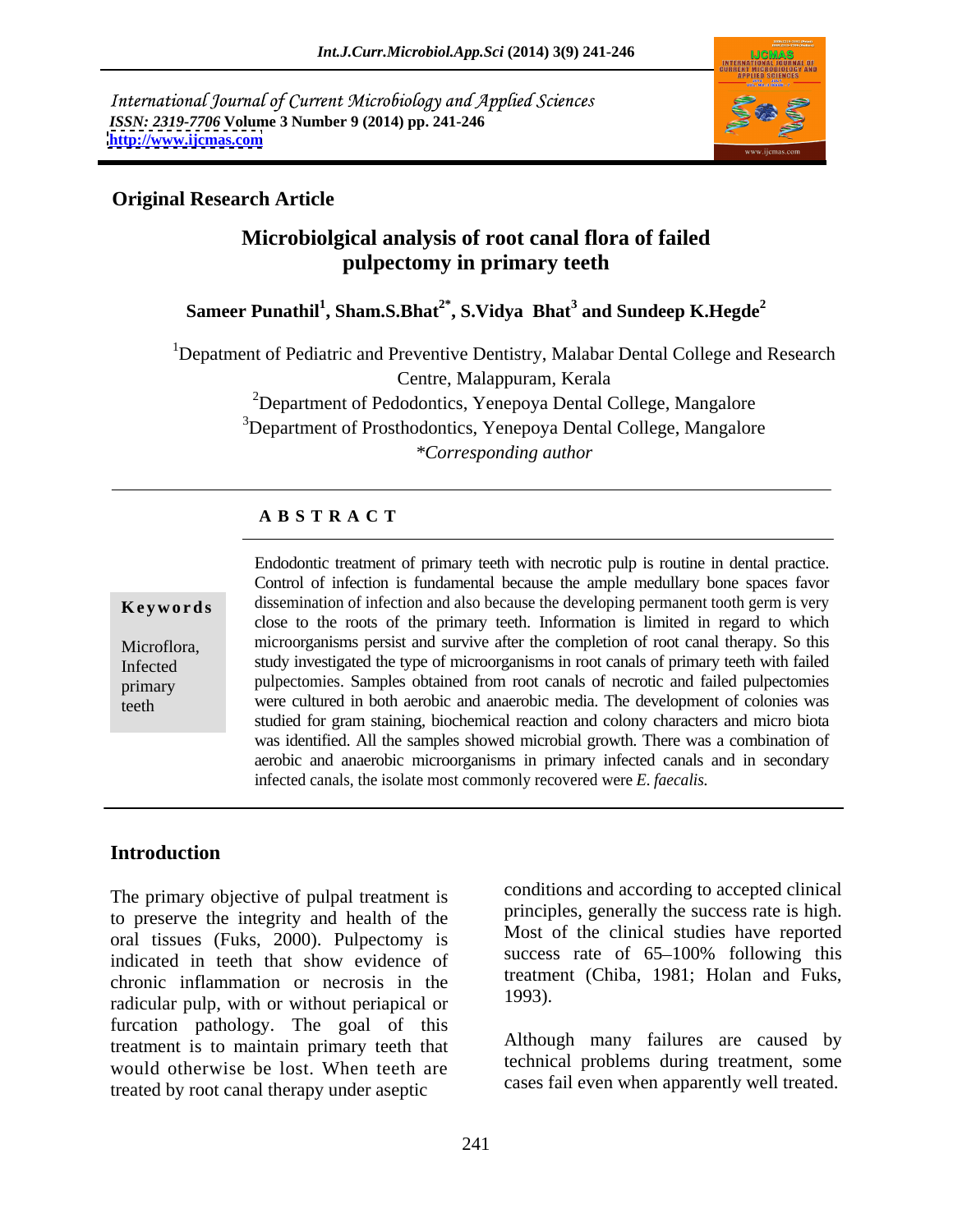A number of factors have been associated with failure of endodontic therapy, including extraradicular infection, foreign body extraction (Sato, 1990). reactions and true cysts. However, most treatment failures are caused by Endodontic treatment of primary teeth with microorganisms persisting in the apical parts of root canals of obturated teeth (Nair *et al.,* 1990). The clinician is often of the notion that procedural errors, such as broken instruments, perforations, overfilling, under filling, ledges and so on are the direct cause of endodontic failure. In most cases, procedural errors do not jeopardize the outcome of endodontic treatment unless a concomitant infection is present. But, there is potential for failure of root canal treatment when a procedural accident occurs during the treatment of infected teeth. A manhor of freedomic treatment<br>
A manhor of freedomic contexts and Jeline and Jeline and Jeline and Jeline and Jeline and Jeline and Jeline Contexts and Technical internal microscopy in the species of the species particle

After determination of the important role of bacteria in the pathogenesis of pulp and periapical lesions (Kakehashi *et al.,* 1965; Tani-Ishii, 1994) elimination of infection from the root canal system became the objective of endodontic treatment of teeth with necrotic pulp and periapical lesions (Marsh and Largent, 1967).

Until 1970, the most common bacterial group isolated by culture from root canals of permanent teeth was viridans *Streptococci* After approval from institutional ethics (alpha hemolytic *Streptococci*). Then, with the development of strictly anaerobic culture techniques, the concept of endodontic 9 years were selected from the outpatient infection changed because anaerobic department of Pedodontics, Yenepoya microorganisms, which had been rarely isolated, were seen as the predominant endodontic micro biota in permanent teeth with necrotic pulp and periapical lesions. However, there are few studies concerning <br>root canal micro biota of primary teeth illness. root canal micro biota of primary teeth.

Marsh and Largent (1967) reported alpha three months. hemolytic *Streptococci* as the predominant micro organisms where as other studies (Cohen, 1960; Tomic-Karovic and Jelinek,

70% of the micro biota in teeth indicated for extraction (Sato, 1990).

necrotic pulp is routine in dental practice. Control of infection is fundamental because the ample medullary bone spaces favor dissemination of infection and also because the developing permanent tooth germ is very close to the roots of the primary teeth. Information is limited in regard to which microorganisms persist and survive after the completion of root canal therapy. This may be a result of the tendency to treat unsuccessful root canal therapy as a technical failure without considering an underlying bacterial cause.

Thus, it is fundamental that the dentist be aware of the micro biota in these teeth so that adequate antimicrobial agents may be used to eliminate these pathogens. The purpose of this study was to investigate the type of microorganisms in root canals of primary teeth with failed pulpectomies and compare it with root canal flora of necrotic primary teeth.

# **Materials and Methods**

committee and informed consent from the guardians, 15 patients of both sexes aged 5 Dental College, Mangalore, India.

### **Inclusion Criteria**

- Healthy children without any systemic illness.
- No Antibiotics received during the last three months.
- Presence of abscess, sinus tract or obvious radiolucency.
- Mandibular second primary molar was selected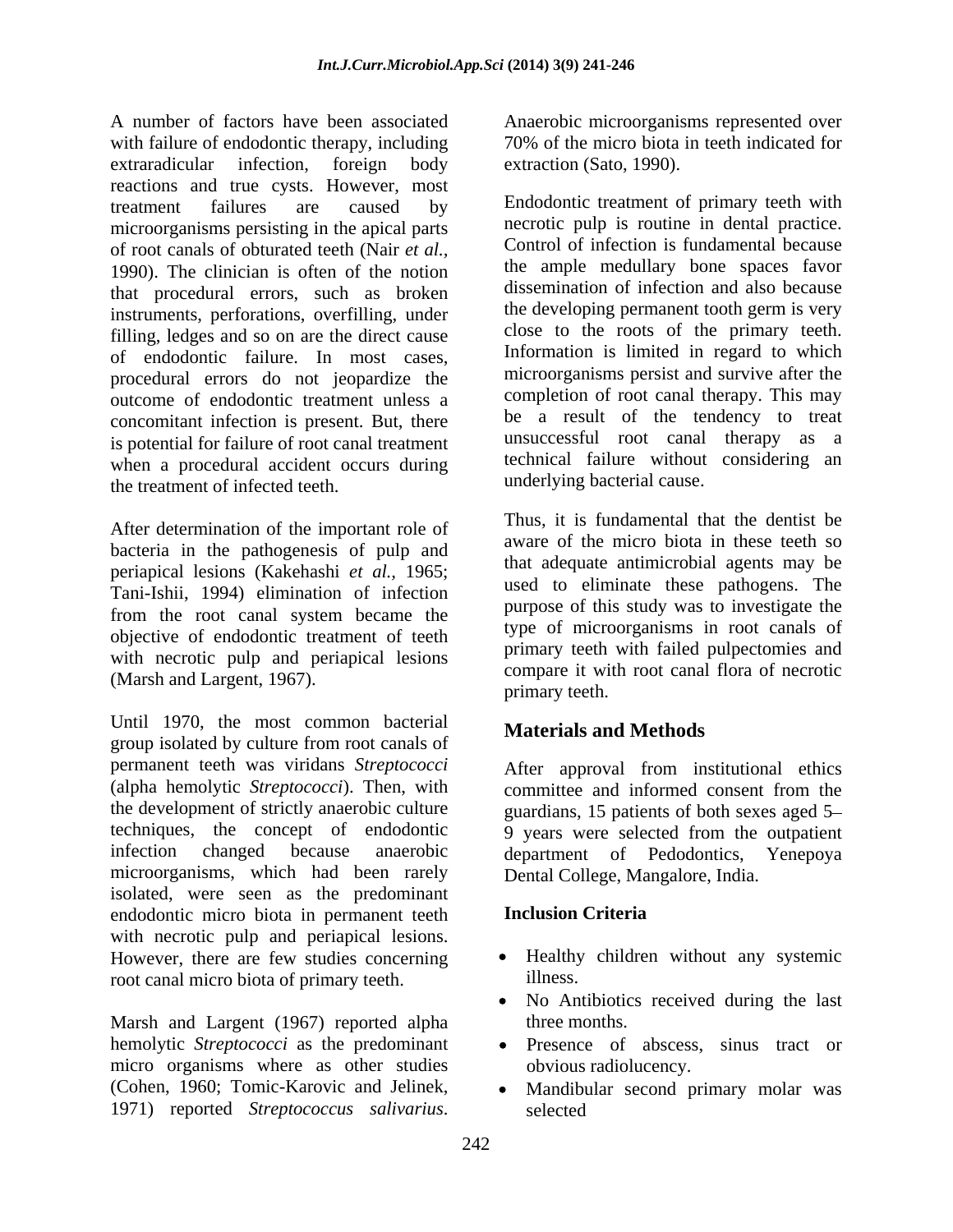- Subjects known to have any systemic
- 
- 
- Teeth less than  $2\sqrt{3}$  of roots resorbed

- 10 patients had primary teeth with primary infection (necrotic pulp tissues)
- 5 patients had primary teeth with secondary infection (failed endodontic
- A detailed medical and dental history was obtained from each patient

### **Clinical and sampling procedure**

After antisepsis of the oral cavity by rinsing administered, a rubber dam was placed and chlorhexidine digluconate. A two stage acess cavity preparation was performed by employing sterile burs and manual irrigation with sterile saline solution was used instead<br>
Results and Discussion of water spray.

All coronal restorations and carious lesions were completely removed. The tooth was irrigated with 30% hydrogen peroxide and **infected root canals** then with a 2.5% sodium hypochlorite solution for 30 seconds. The solution was<br>  $\bullet$  Klebsiella 3\10 inactivated with sterile 5% sodium thiosulfate. Aseptic techniques were used for<br>  $\frac{S. \text{ viridans}}{\text{Interrococc}}$   $\frac{3}{10}$ instrumentation during access to the root<br>cand In the secondary infected cands: pre<br> $\bullet$  Coagulase-ve 2\10 canal. In the secondary infected canals; pre<br>
existing filling was removed by H file  $\bullet$  Bacillus spp 1\10 existing filling was removed by H file  $\bullet$  Bacillus s<br>without the use of chemical solvents Sterile  $\bullet$  S. aureus without the use of chemical solvents. Sterile  $\bullet$  S. aureus  $1\setminus 10$ saline solution was irrigated to remove any  $\bullet$  *Peptostreptococcus* 3\10 remaining material and to moisten the canal  $\bullet$  Actinomyces spp 1\10 prior to sample collection absorbent paper  $\bullet$  Fusobacterium spp 2\10

**Exclusion Criteria Exclusion Criteria points** were used for collection from root canal.

illness In each tooth, samples were obtained from a Subjects under antibiotic therapy single root canal to limit the microbiological Teeth which could not be isolated evaluation to single ecological environment. Out of 15 patients length or to the level of physiological root Two sterile paper points of size compatible with root canal diameter up to the working resorption and kept in place for 60 seconds one after the other.

treatment) broth and thioglycolate broth and submitted for 1 min with 5 ml of  $0.12\%$  chlorhexidine  $\frac{1}{2}$  this leads has helped in the left liked asset digluconate, local anesthesia was unoglycolate blour in to lake blood again operative field was disinfected with  $1\%$  and  $1\%$  and  $27\%$  The development of The two root canal samples were obtained were transferred immediately in to glucose to microbiological laboratory. Glucose broth was incubated for 24 hours at 37°C and thioglycolate broth was incubated for 48 hours at 37°C. Subcultures were made from brain heart infusion broth in to blood agar and McConkeys media and incubated for 24 hours at 37°C. Subcultures were made from thioglycolate broth in to laked blood agar and neomycin blood agar. These were incubated in anaerobic jar with gas pack for 48 hours at 37°C. The development of colonies was studied for gram staining, biochemical reaction and colony characters.

## **Results and Discussion**

All the samples showed microbial growth.

### **Microorganisms found in primary infected root canals**

- *Klebsiella* 3\10
- *S. viridans* 3\10
- *Enterococci* 1\10
- *Coagulase-ve* 2\10
- $Bacillus$  spp  $1\backslash10$
- *S. aureus*  $1\backslash10$
- *Peptostreptococcus* 3\10
- *Actinomyces spp* 1\10
- Fusobacterium spp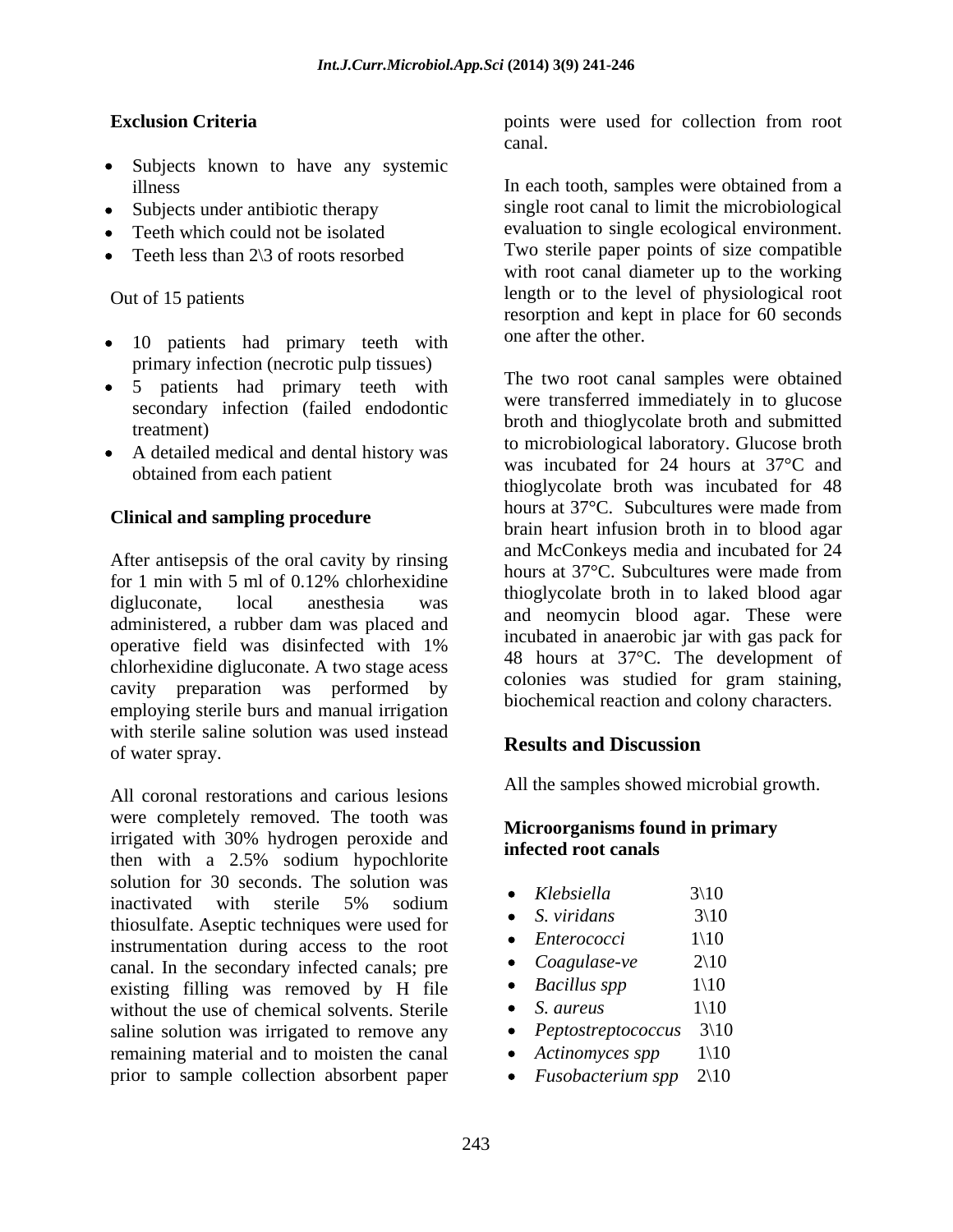- 
- 

Root canal treatment of primary teeth has been controversial, particularly after the publication of the classical study by Hibbard, in 1957. They described the variable and often unpredictable root canal anatomy of primary teeth, as a result of deposition of secondary dentin. Root morphology of primary teeth changes continuously. Continued deposition of dentin Black-pigmented bacilli (BPB) have will divide in to separate canals which frequently been isolated from root canals of complicate endodontic therapy. This article permanent teeth with necrotic pulp. complicate endodontic therapy. This article **permanent** teeth with necrotic was widely quoted as evidence that debridement and obturation of the root canal systems of primary teeth was next to et al., verified by immune fluorescence that<br>impossible and became the principal these microorganisms were found in 60% of impossible, and became the principal deterrent to the development of pulpectomy procedures in the primary dentition. Bacteria can be hidden in these accessory canals, ramifications and apical delta areas. During and the necrotic pulp. However, Toyoshima et al., the 1950s and 1960s researchers isolated (1988) quantified BPB in 44.4% of the 1950s and 1960s, researchers isolated mainly aerobic and facultative bacterial species from root canals with necrotic pulp and periapical lesions due to the limitation of isolation techniques and microbial culture (Shovelton, 1964) With scientific and techniques have been developed which showed that root canals of permanent teeth with necrotic pulp and periapical lesions had<br>a nolymicrobial infection with predominance<br>in commercial broth media during a polymicrobial infection with predominance species when compared to the total bacteria of Streptococci in 70%-82% of the root of the oral cavity. There are many factors that can influence the growth and development of these microorganisms in root canals, i.e., nutrient availability, low oxygen tension, bacteria interaction, as well as disintegrated pulp tissue and tissue fluids (Sundqvist, 1992). In our study in primary

**Microorganisms found in secondary** infected root canals both anaerobic and **infected root canals** aerobic microorganisms, *Streptococci* and *E. faecalis* 4\5 4\5 in secondary infected root canals there was a *Peptostreptococci* 1\5 predominance of anaerobic microorganisms. Gram-negative aerobic rods were found, but This is in agreement with Toyoshima *et al.,* (1988) who reported that in root canals of primary teeth with necrotic pulp and periapical lesions submitted to retreatment there is a poly microbial infection with predominance of anaerobic microorganisms, similar to the microbiota of permanent teeth (Toyoshima *et al.,* 1988)

> Black-pigmented bacilli (BPB) have frequently been isolated from root canals of permanent teeth with necrotic pulp. Sundqvist *et al.,* (1989) reported their presence in 30% of the cases while Assed *et al.,* verified by immune fluorescence that these microorganisms were found in 60% of the samples. Tomic-Karovic and Jelinek (1971) found these microorganisms in 36% of the root canals of deciduous teeth with necrotic pulp. However, Toyoshima *et al.,* (1988) quantified BPB in 44.4% of deciduous root canals in retreatment cases.

technological evolution, anaerobic growing bacteria when the sample originally of strict anaerobic species (Tronstad, 1992). autoclaving, which may kill anaerobic<br>The micro biota constituted of only a few bacteria. The literature shows the presence that are essential nutrient sources can be explained that in some root canals This can be due to initial cultivation of sample was made in broth. This increases the likelihood of recovering only the fast contained a mixture of bacterial species. It is also important to note that toxic hydrogen peroxide and superoxide radicals are formed in commercial broth media during autoclaving, which may kill anaerobic bacteria. The literature shows the presence of *Streptococci* in 70%–82% of the root canals of deciduous teeth with pulp necrosis (Marsh and Largent, 1967; Cohen, 1960; Tomic-Karovic and Jelinek, 1971). In our study *Streptococci* was present in 3 root canals. The variations in the prevalence of these microorganisms in different studies could have been exposed directly to the oral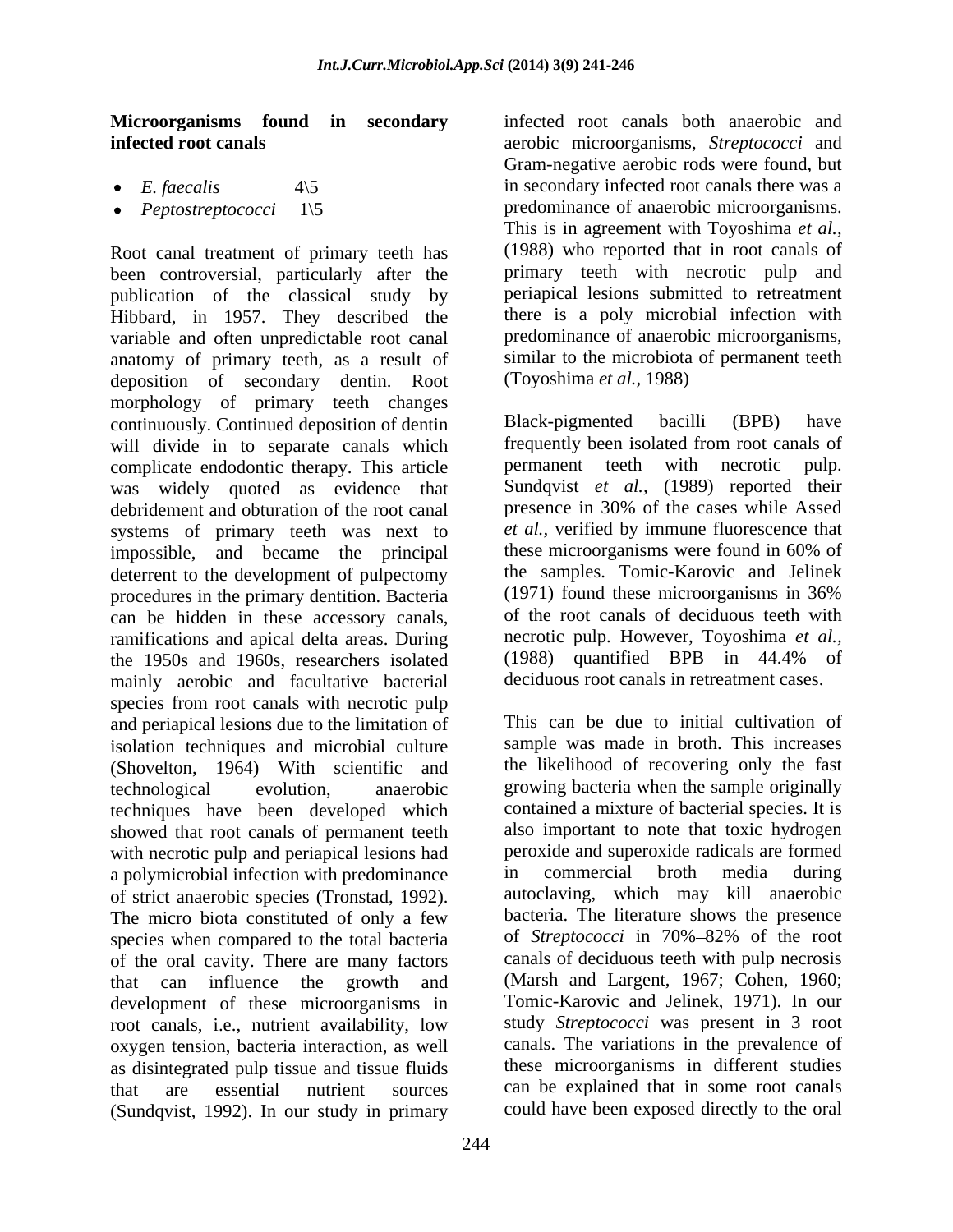cavity. *Staphylococci* and *Bacillus* were Fuks, A.B. (2000). Therapy for the primary present in one canal each corroborating with other studies (Marsh and Largent, 1967). This can be due to contamination during Holan, G.,Fuks, A.B. (1993). A comparsion endodontic treatment (Reader *et al.,* 1994). This study found that there is a combination of aerobic and anaerobic microorganisms in primary infected canals, although Sato *et al.,* Kakehashi, S., Stanley, H.R., Fitzgerald, (1993) observed higher prevalence of anaerobic microorganisms over aerobic microorganisms. In secondary infected canals the isolate most commonly recovered was *E. faecalis*. These results show that endodontic infections in deciduous teeth, Marsh, S.J., Largent, M.D. (1967). A similarly to those in permanent teeth, are poly microbial with the development of microbial interactions. Child., 34: 460–470.

Difference in flora between the primary and Kahnberg, K-E., Sundqvist, G. (1990).

- Selective pressure exists in the untreated  $\bullet$
- 
- 
- 
- $\bullet$

It is concluded that the microbial flora in  $\frac{\text{Staphyloc}}{607-609}$ canals after failed pulpectomies differed markedly from the flora in untreated teeth. It<br>west moving the state of the conduct of the conduct of the conduct of the conduct of the conduct of the conduct of the conduct of the conduct of the conduct of the conduct of was mainly of a single species of predominantly gram positive organism *Enterococcus faecalis.*<br>Dis., 6: 269–275.

- Chiba, H., Igari, K., Kamiyama, K. (1981).  $\frac{107}{107}$ . A long term clinical and radiographic observation of deciduous teeth after  $\frac{\text{Sundqvist, G. (1992). Ecology of the following method: } \frac{\text{Sundqvist, G. (1992). Ecology of the following method: } \frac{\text{Sundqvist, G. (1992).} \frac{\text{Sundqvist, G. (1992)}}{\text{Sundgylat, B. } \frac{\text{Sundgylat}}{\text{Sundgylat}}}}$ root canal filling with vitapex. *Jpn. J.*
- Cohen, M.M., Joress, S.M., Calisti, L.P., Mass, B. (1960). Bacteriologic study of infected deciduous molars. *Oral Surg. Oral Med. Oral Pathol., 3: 1382-1386.*
- and young permanent dentitions. *Dent. Clin. North. Am., 44: 571-596.*
- of pulpectomies using ZOE and Kri paste in primary molars: a retrospective study. *Pediatr. Dent.*, 15: 403-407
- R.J. (1965). The effects of surgical exposure of dental pulps in germ-free and conventional laboratory rats. *Oral Surg. Oral Med. Oral Pathol.,* 20: 340 349.
- bacteriological study of the pulp canals of infected primary molars. *J. Dent. Child.,* 34: 460–470.
- secondary infected root canals may be due to **Intra radicular** bacteria and fungi in canal. with the rapy-resistant periapical<br>
E. faecalis can endure prolonged periods lesions: a long-term light and electron • *E. faecalis* can endure prolonged periods lesions: a long-term light and electron of nutritional deprivation microscopic follow-up study. *J.* of nutritional deprivation and the microscopic follow-up study. J. Altered host response Endod., 16: 580–8. Nair, P.N.R., Sjögren, U., Krey, G., Kahnberg, K-E., Sundqvist, G. (1990). Intra radicular bacteria and fungi in root-filled, asymptomatic human teeth with therapy-resistant periapical lesions: a long-term light and electron microscopic follow-up study. *J. Endod.,* 16: 580–8.
	- Resists intracanal medicaments Reader, C.M., Boniface, M., Bujanda- Forms a biofilm wagne, S. (1994). Refractory Wagne, S. (1994). Refractory endodontic lesion associated with Staphylococcus aureus. *J. Endod.,* 20: 607 609.
		- Sato, T., Hoshino, E., Uematsu, H., Noda, T. (1993). Predominant obligate anaerobes in necrotic pulps of human deciduous teeth. *Microb. Ecol. Health Dis.*, 6: 269–275.
- **References** Shovelton, D.S. (1964). The presence and distribution of microorganisms with in non-vital teeth. *Br. Dent. J.,* 117: 101 107.
	- Sundqvist, G. (1992). Ecology of root canal flora. *J. Endod.,* 18: 427 3
	- Pedod., 19: 598–606. Sundqvist, G., Johansson, E., Sjögren, U. (1989). Prevalence of black-pigmented bacteroides species in root canal infections. *J. Endod.*, 15: 13-19.
		- Tani-Ishii, N., Wang, C-Y., Tanner, A., Stashenko, P. (1994). Changes in root